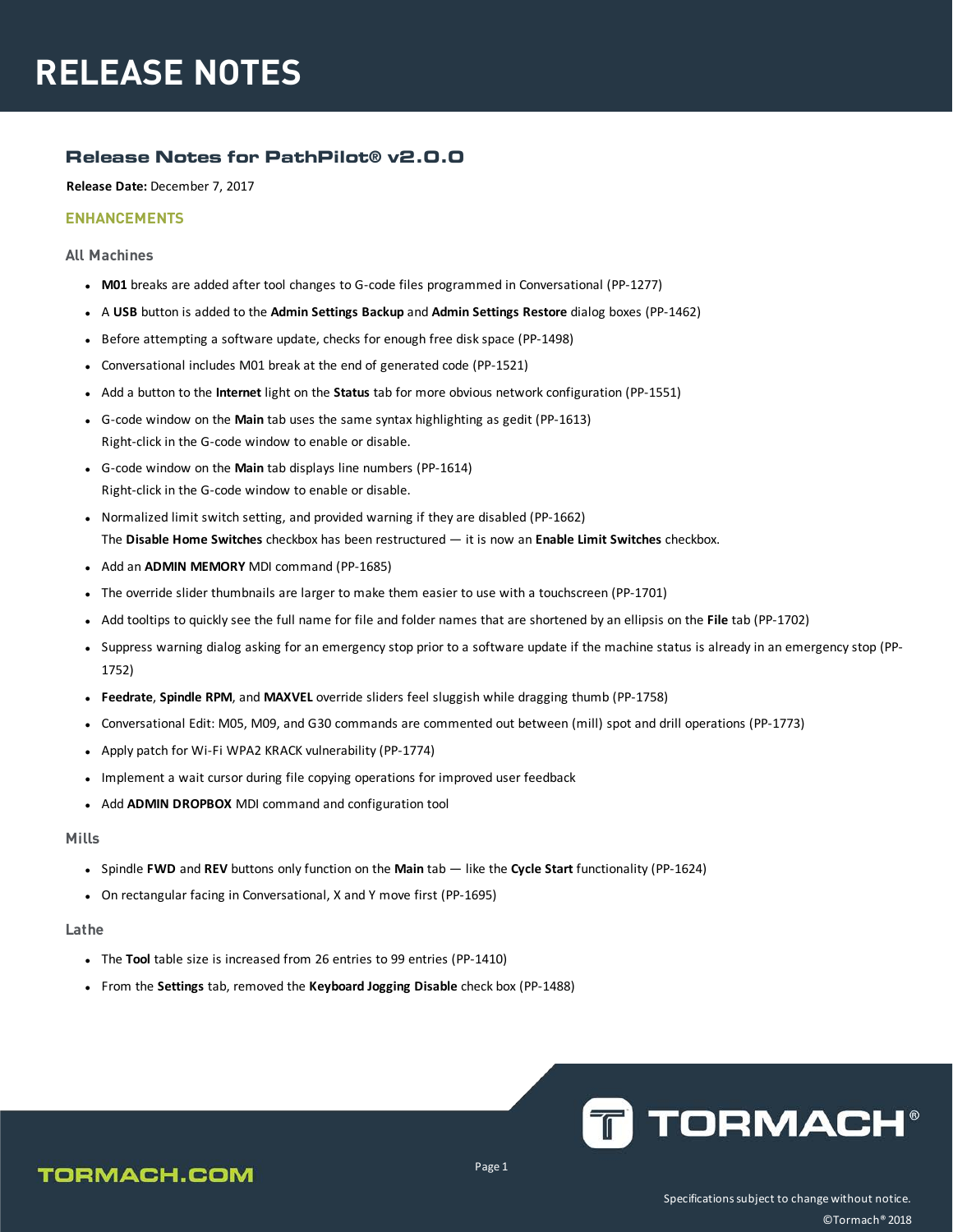# **RELEASE NOTES**

- <sup>l</sup> Make the lathe consistent with the mill in regards to G30 and the **Move in Z Only** checkbox on the **Settings** tab (PP-1705)
- Profiling is now supported in Conversational.

### **FIXED ISSUES**

**All Machines**

- Shutdown screen: Instruction to power off computer is hard to read on some computers (PP-265)
- Configure gedit to show G-code syntax highlighting and display line numbers (PP-1219)
- Add detection and warning for attempting 2.x install on 1.x image (PP-1494)
- **.** If a file name has spaces, the **ADMIN SETTINGS RESTORE** command does not work (PP-1520)
- <sup>l</sup> Spindle **FWD** and **REV** should only function on the **Main** tab like **Cycle Start** (PP-1554)
- exFAT formatted USB drives don't work well as targets for copy operations (PP-1583)
- <sup>l</sup> Conversational Edit: Conversational generated file cannot be opened anymore by conversational code (PP-1594)
- G30 should check for reference before taking action (PP-1611)
- Reference offset increased from 0.010 to 0.025 to reduce chances of 'on limit error' when machine powers on (PP-1661)
- **.** Logfiles: Double click **pathpilotlog.txt** tries to open it as a G-code program (PP-1672)
- <sup>l</sup> Combo box of recently loaded G-code files offers files, even if they were deleted by the user (PP-1674)
- <sup>l</sup> Warn on failures during copy or delete operations to **Status** tab, but keep going in multi-selection scenario (PP-1676)
- <sup>l</sup> Conversational Edit: Adds multiple M01 commands when reconstituting a file with multiple steps (PP-1698)

#### **Mills**

- <sup>l</sup> Probing: Probing buttons fail if axes soft limits are shortened through an **ADMIN SET\_X\_LIMIT** or **ADMIN SET\_Y\_LIMIT** command (PP-1199)
- Using 0 for depth of cut on thread milling conversational page and trying to post results in hung controller (PP-1683)
- 440 X+Y axis coasting after feedhold (PP-1694)
- **.** Scanner: **Y Start** and **Y End** DRO field labels need to be swapped (PP-1763)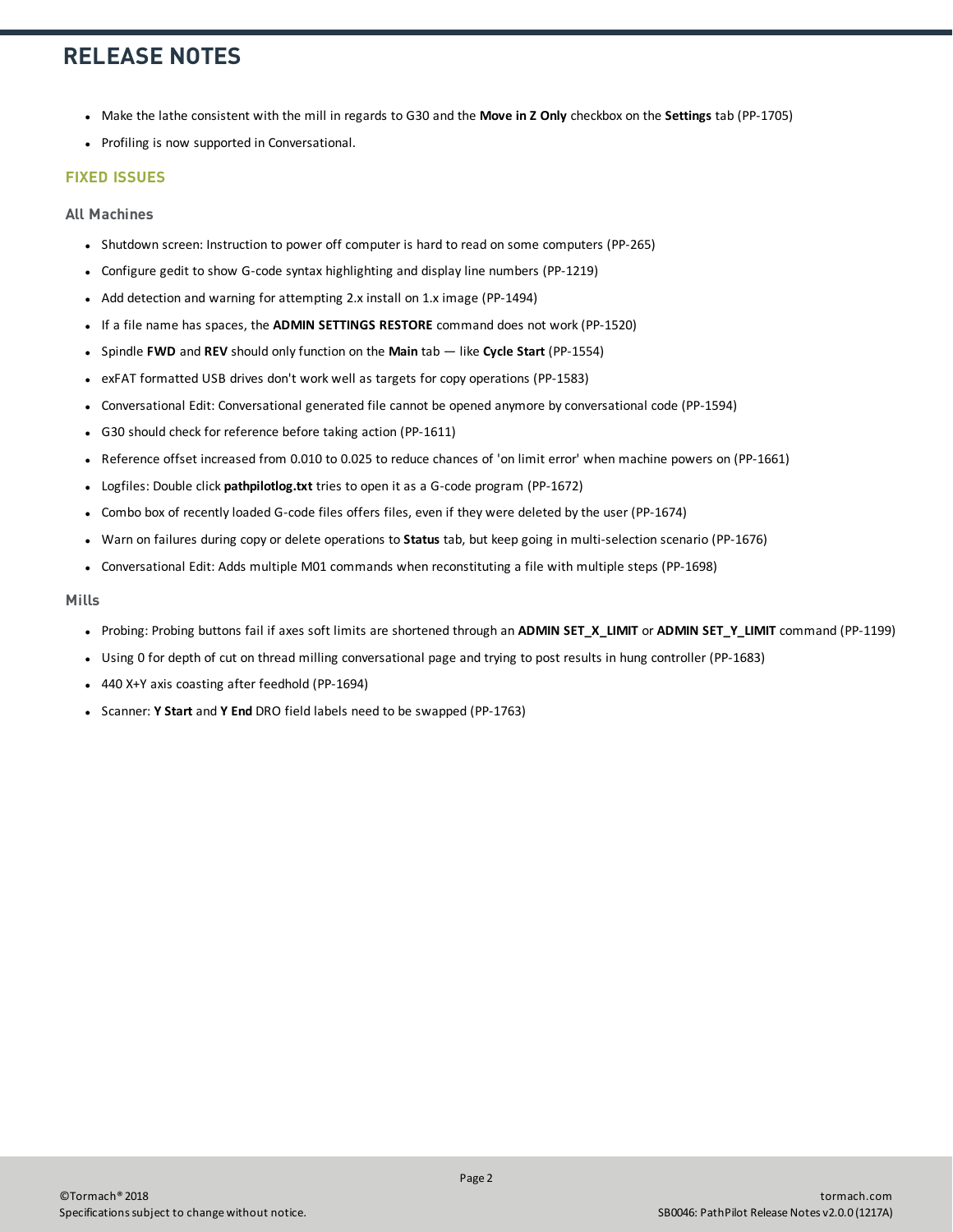## **RELEASE NOTES**

### **PathPilot® Updates**

**NOTE:** You don't need to install updates sequentially. Install the latest PathPilot® update file to be completely up-to-date.

To update and manage versions of PathPilot® on the controller, you can do any of the following:

- <span id="page-2-0"></span>• ["Download and Install an Update File" \(below\)](#page-2-0)
- ["Install an Update File from a USB Drive" \(below\)](#page-2-1)

### **2.1 DOWNLOAD AND INSTALL AN UPDATE FILE**

**NOTE:** Downloading and installing an update file requires an Internet connection. Make sure that the **Internet E** button LED light is on.

- 1. Make sure that the PathPilot® controller is powered on and out of **Reset** mode.
- 2. From the PathPilot® interface, on the **Status** tab, click **Update**.



*Figure 2-1: Update button on the Status tab.*

3. From the **Software Update** dialog box, click **Check Online**.



*Figure 2-2: Software Update dialog box.*

### 4. Click **Install**.



*Figure 2-3: Install button on the Software Update dialog box.*

The update file is downloaded.

5. From the dialog box, click **OK**.

| Check Online<br>Install |
|-------------------------|
|                         |
|                         |
|                         |
|                         |
| Browse                  |
|                         |

#### *Figure 2-4: OK button on the dialog box.*

The update file is installed on the PathPilot® controller.

<span id="page-2-1"></span>6. Follow the instructions on the screen to restart the PathPilot® controller.

### **2.2 INSTALL AN UPDATE FILE FROM A USB DRIVE**

- 1. From **[tormach.com/pp-updates](https://www.tormach.com/support/software/pathpilot/pathpilot-updates-and-notes/)**, download the most recent PathPilot® update file.
- 2. Transfer the PathPilot® update file to a USB drive.
- 3. Insert the USB drive into the PathPilot® controller.
- 4. Make sure that the PathPilot® controller is powered on and out of **Reset** mode.